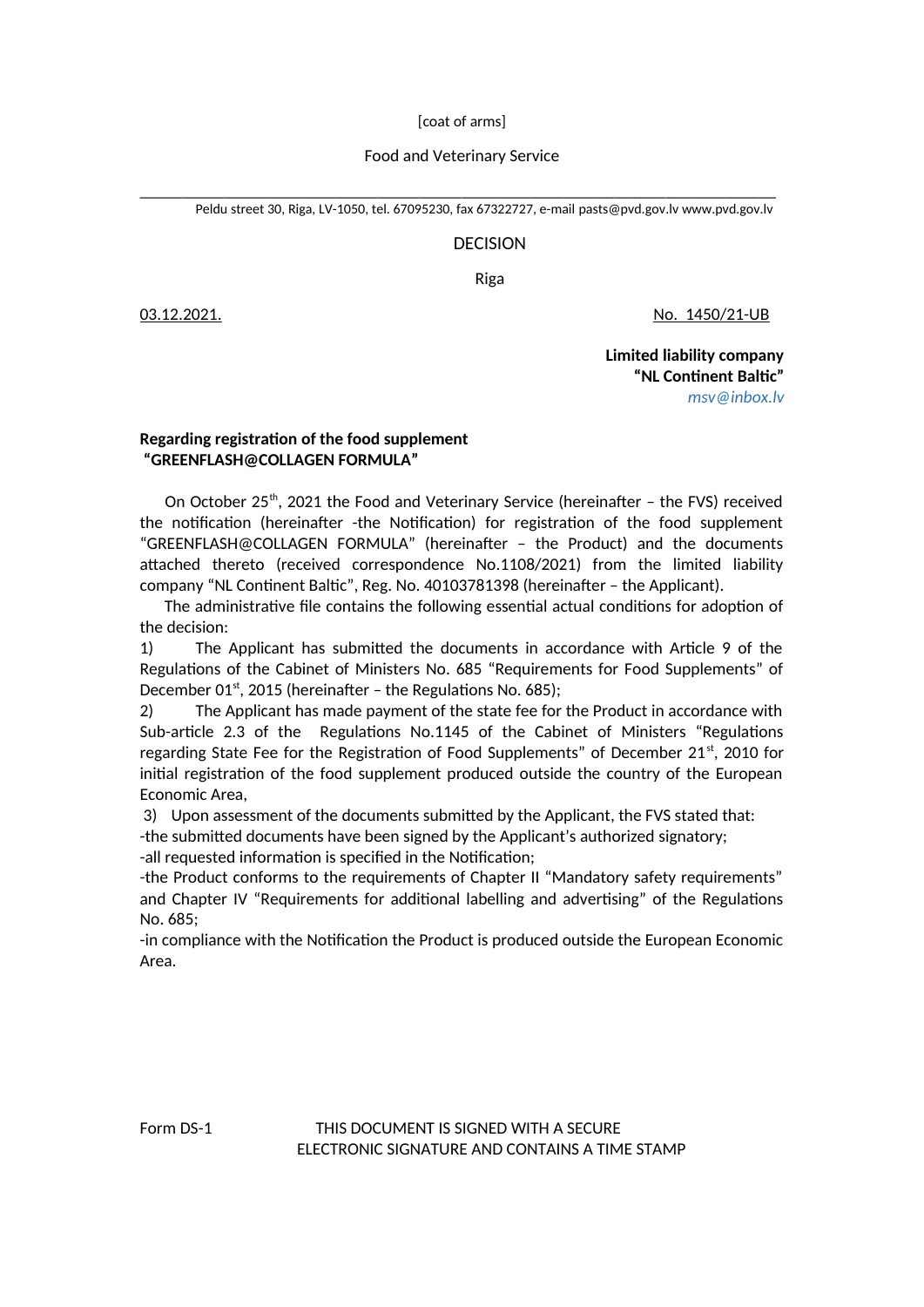The purpose of the Food Circulation Supervision Law (hereinafter – the FCSL), under the provisions of Section 2, is to ensure the food circulation which is qualitative and safe to human health, life, and the environment, eliminating the risks, promoting the trade, and protecting the interests of consumers. In accordance with Section 21, Paragraph one of the FCSL the state supervision and control of the food circulation is implemented by the Food and Veterinary Service.

Regulations No.685:

- Article 6 sets out that food supplements are foodstuffs whose purpose is to supplement the normal diet in the form of concentrated sources of nutrients (vitamins and mineral substances) or other substances with a nutritional or physiological effect, alone or in combination. Food supplements are marketed in specific doses in capsules, pastilles, tablets, pills and other similar forms, sachets of powder, ampoules, drop dispensing bottles, and other similar forms of liquids and powders designed to be taken in measured small unit quantities;

-Sub-article 15.1 sets out that the FVS takes a relevant decision to register the food supplement in the FVS Food Supplement Register or to refuse registration if the product does not conform to the requirements of the regulatory enactments governing the field of food circulation.

Having regard to Paragraph two, Clause three of this decision the FVS concludes that the Product conforms to the requirements set out in Chapter II "Mandatory safety requirements" and Chapter IV "Requirements for additional labelling and advertising" of the Regulations No. 685.

 On the basis of the above mentioned and in accordance with Section 63, Paragraph one, Clause 1, Section 65, Paragraph three of the Administrative Procedure Law (hereinafter – the APL), Sub-article 15.1 of the Regulations No. 685, the FVS **decides**:

**to register the food supplement "GREENFLASH@COLLAGEN FORMULA"** in the FVS Food Supplement Register under registration **No. 13588**.

 Pursuant to Section 76, Section 77 and Section 79 of the APL, the decision may be contested to the Ministry of Agriculture within one month from the day of entry into force of this decision by lodging the application thereof to the FVS at Peldu street 30, Riga, LV-1050.

 On the basis of Section 70, Paragraph one and two of the Administrative Procedure Law, the decision comes into effect at the moment, when the Applicant is notified thereof. Pursuant to the provisions of Section 8, Paragraph two and Section 9, Paragraph two, the document which is notified via electronic mail or as an ordinary postal item shall be deemed notified on the eighth day from the day when it was registered in the institution as the document to be sent or on the second working day after its electronic delivery.

General Director M.Balodis